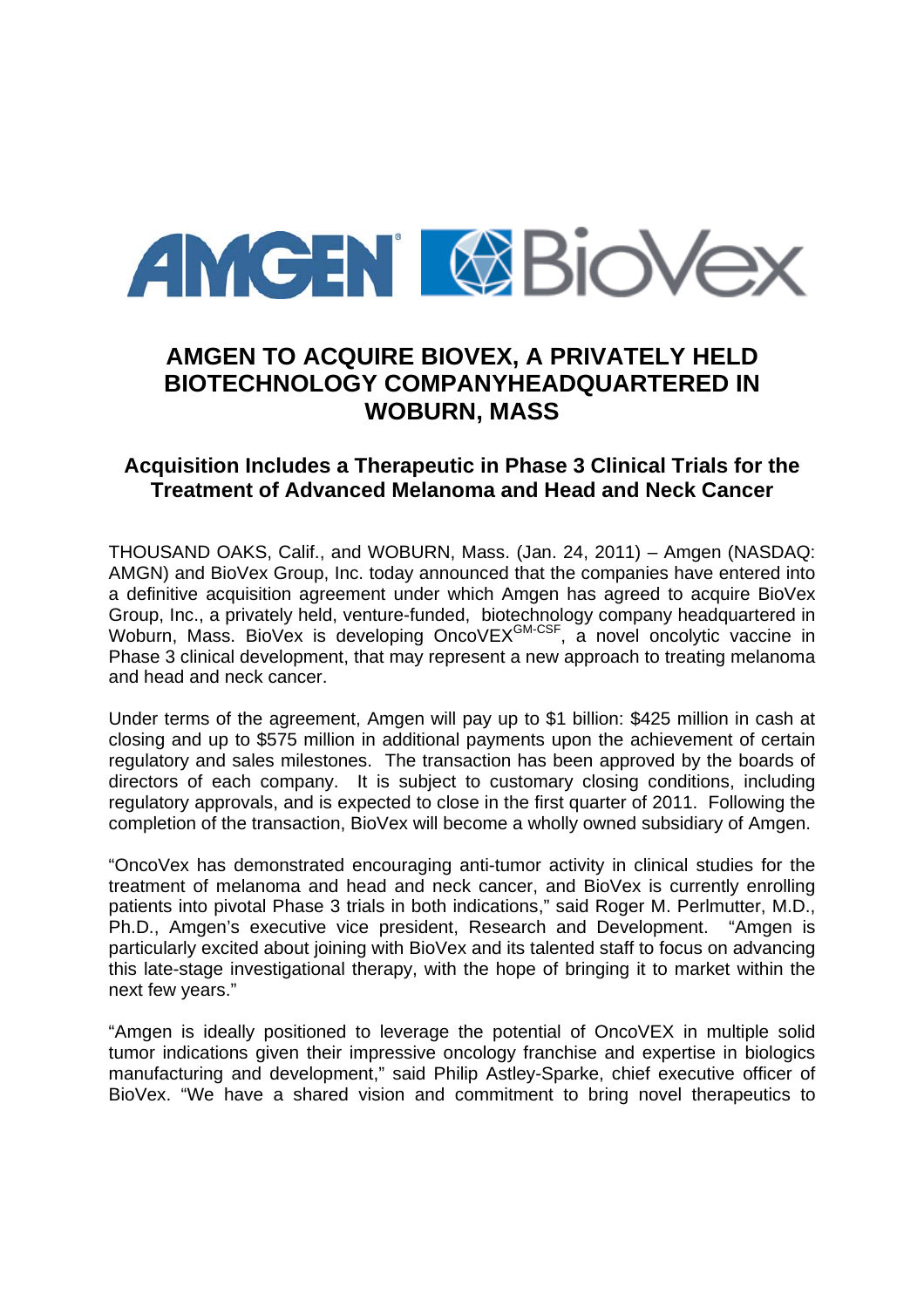#### AMGEN TO ACQUIRE BIOVEX, A PRIVATELY HELD BIOTECHNOLOGY COMPANY BASED IN WOBURN, MASS Page 2 market and we are looking forward to being able to combine our efforts towards this common goal."

Amgen will discuss the transaction on a conference call today with the investment community at 2:00 p.m. Pacific Time. The previously-scheduled conference call will also discuss Amgen's fourth quarter and full year financial results. Live audio of the conference call will be simultaneously broadcast over the Internet and will be available to members of the news media, investors and the general public. The conference call, including the question and answer session, is expected to last approximately one hour.

The webcast of the conference, as with other selected presentations regarding developments in Amgen's business given by management at certain investor and medical conferences, can be found on Amgen's website, www.amgen.com, under Investors. Information regarding presentation times, webcast availability and webcast links are noted on Amgen's Investor Relations Events Calendar. The webcast will be archived and available for replay for at least 72 hours after the event.

#### **About Amgen**

Amgen discovers, develops, manufactures, and delivers innovative human therapeutics. A biotechnology pioneer since 1980, Amgen was one of the first companies to realize the new science's promise by bringing safe, effective medicines from lab to manufacturing plant to patient. Amgen therapeutics have changed the practice of medicine, helping millions of people around the world in the fight against cancer, kidney disease, rheumatoid arthritis, bone disease, and other serious illnesses. With a deep and broad pipeline of potential new medicines, Amgen remains committed to advancing science to dramatically improve people's lives. To learn more about our pioneering science and vital medicines, visit www.amgen.com.

#### **About BioVex**

BioVex is a privately held biotechnology company based in Woburn, Mass. where it also has an operational commercial scale manufacturing facility. The Company is developing a new class of potent biologics for the treatment of cancer and prevention of infectious disease. In addition to OncoVEXGM-CSF, the Company has a second development program, ImmunoVEX $HSV2a$  vaccine for genital herpes that is undergoing clinical testing in the United Kingdom.

#### **About OncoVEXGM-CSF**

OncoVEXGM-CSF is a novel therapeutic cancer vaccine with both oncolytic and immunomodulatory activities. BioVex believes OncoVEX<sup>GM-CSF</sup>has the potential to offer a breakthrough option in the treatment of many solid tumors based on the strength of clinical data so far generated coupled with the relatively benign side effect profile noted to date. Previous clinical trials have enrolled patients with breast cancer, melanoma, head and neck cancer and pancreatic cancer, with indications of clinical activity being observed in each. BioVex is currently conducting a Phase 3 study in metastatic melanoma (the OPTiM study) following the proportion of durable complete remissions in a Phase 2 study using OncoVEX<sup>GM-CSF</sup>as a stand-alone therapy. A second Phase 3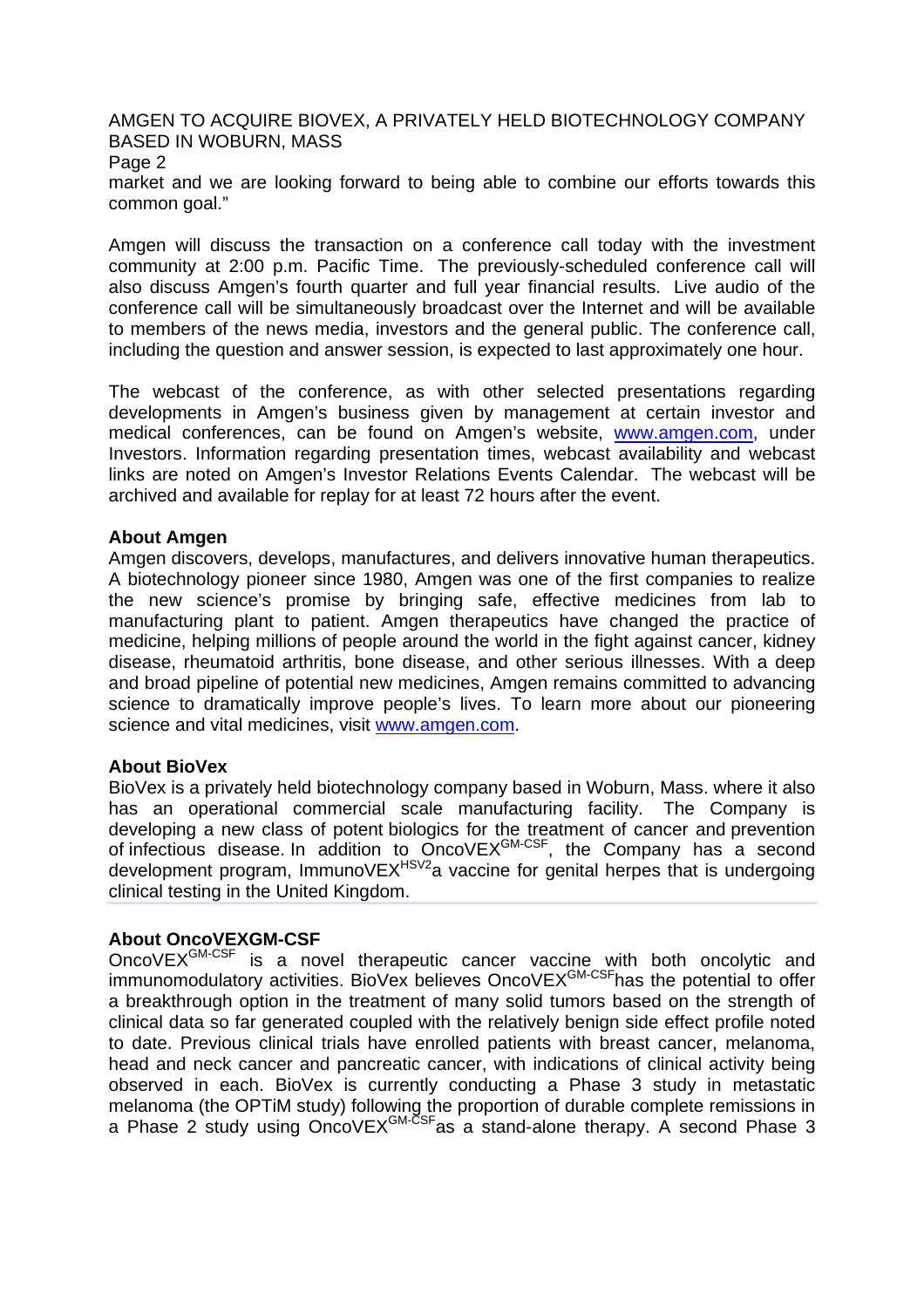AMGEN TO ACQUIRE BIOVEX, A PRIVATELY HELD BIOTECHNOLOGY COMPANY BASED IN WOBURN, MASS

### Page 3

study in Head & Neck cancer commenced in December 2010. For further information, please go to www.biovex.com.

### **Amgen Forward-Looking Statement**

This news release contains forward-looking statements that are based on Amgen's current expectations and beliefs and are subject to a number of risks, uncertainties and assumptions that could cause actual results to differ materially from those described. All statements, other than statements of historical fact, are statements that could be deemed forward-looking statements, including estimates of revenues, operating margins, capital expenditures, cash, other financial metrics, expected legal, arbitration, political, regulatory or clinical results or practices, customer and prescriber patterns or practices, reimbursement activities and outcomes and other such estimates and results. Forward-looking statements involve significant risks and uncertainties, including those discussed below and more fully described in the Securities and Exchange Commission (SEC) reports filed by Amgen, including Amgen's most recent annual report on Form 10-K and most recent periodic reports on Form 10-Q and Form 8-K. Please refer to Amgen's most recent Forms 10-K, 10-Q and 8-K for additional information on the uncertainties and risk factors related to Amgen's business. Unless otherwise noted, Amgen is providing this information as of Jan. 24, 2011 and expressly disclaims any duty to update information contained in this news release.

No forward-looking statement can be guaranteed and actual results may differ materially from those Amgen projects. Discovery or identification of new product candidates or development of new indications for existing products cannot be guaranteed and movement from concept to product is uncertain; consequently, there can be no guarantee that any particular product candidate or development of a new indication for an existing product will be successful and become a commercial product. Further, preclinical results do not guarantee safe and effective performance of product candidates in humans. The complexity of the human body cannot be perfectly, or sometimes, even adequately modeled by computer or cell culture systems or animal models. The length of time that it takes for Amgen to complete clinical trials and obtain regulatory approval for product marketing has in the past varied and Amgen expects similar variability in the future. Amgen develops product candidates internally and through licensing collaborations, partnerships and joint ventures. Product candidates that are derived from relationships may be subject to disputes between the parties or may prove to be not as effective or as safe as Amgen may have believed at the time of entering into such relationship. Also, Amgen or others could identify safety, side effects or manufacturing problems with Amgen's products after they are on the market. Amgen's business may be impacted by government investigations, litigation and products liability claims. Amgen depends on third parties for a significant portion of its manufacturing capacity for the supply of certain of its current and future products and limits on supply may constrain sales of certain of its current products and product candidate development.

In addition, sales of Amgen's products are affected by the reimbursement policies imposed by third-party payors, including governments, private insurance plans and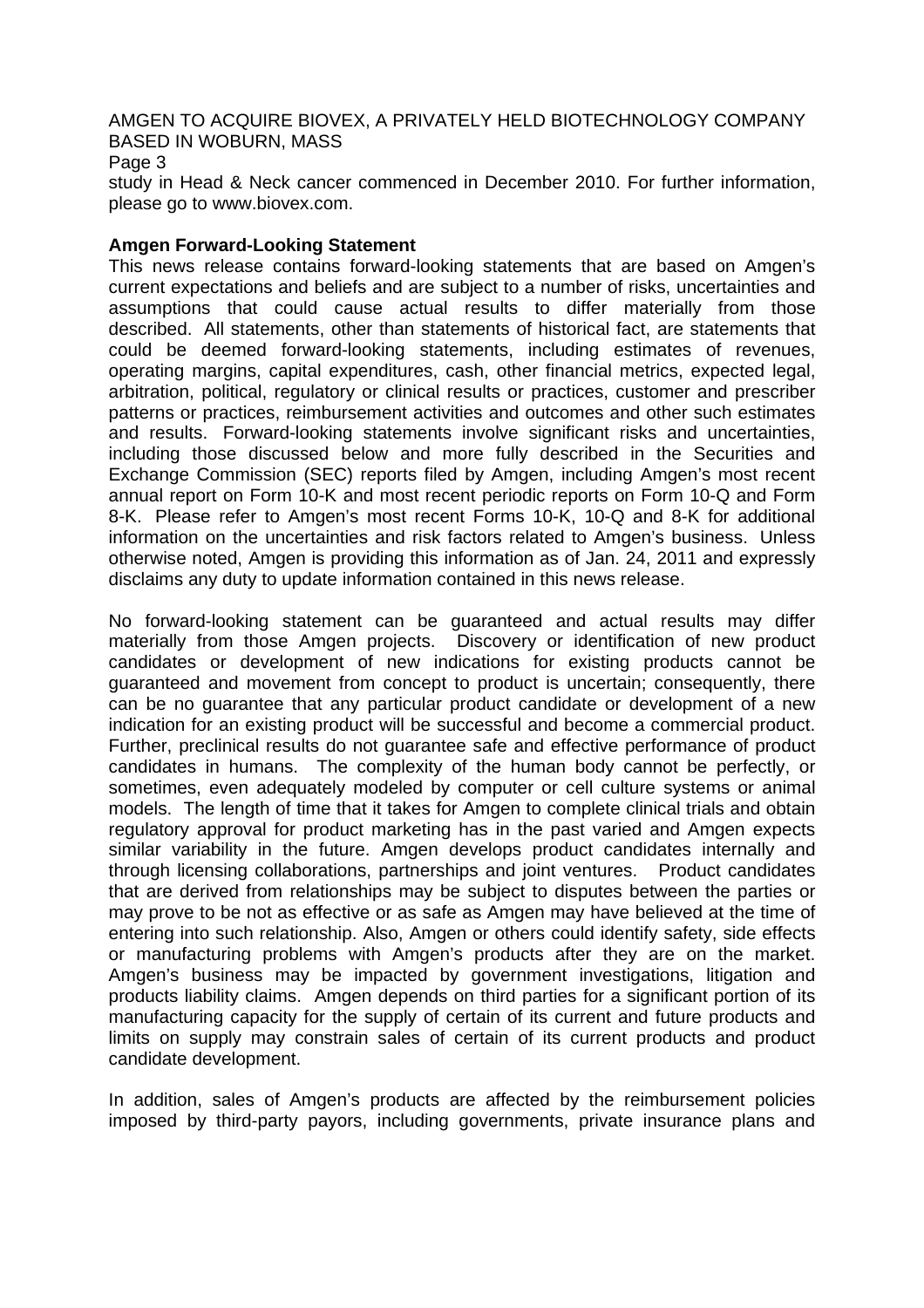### AMGEN TO ACQUIRE BIOVEX, A PRIVATELY HELD BIOTECHNOLOGY COMPANY BASED IN WOBURN, MASS

#### Page 4

managed care providers and may be affected by regulatory, clinical and guideline developments and domestic and international trends toward managed care and healthcare cost containment as well as U.S. legislation affecting pharmaceutical pricing and reimbursement. Government and others' regulations and reimbursement policies may affect the development, usage and pricing of Amgen's products. In addition, Amgen competes with other companies with respect to some of its marketed products as well as for the discovery and development of new products. Amgen believes that some of its newer products, product candidates or new indications for existing products, may face competition when and as they are approved and marketed. Amgen's products may compete against products that have lower prices, established reimbursement, superior performance, are easier to administer, or that are otherwise competitive with its products. In addition, while Amgen routinely obtains patents for its products and technology, the protection offered by its patents and patent applications may be challenged, invalidated or circumvented by its competitors and there can be no guarantee of Amgen's ability to obtain or maintain patent protection for its products or product candidates. Amgen cannot guarantee that it will be able to produce commercially successful products or maintain the commercial success of its existing products. Amgen's stock price may be affected by actual or perceived market opportunity, competitive position, and success or failure of its products or product candidates. Further, the discovery of significant problems with a product similar to one of Amgen's products that implicate an entire class of products could have a material adverse effect on sales of the affected products and on Amgen's business and results of operations.

The scientific information discussed in this news release related to Amgen's product candidates is preliminary and investigative. Such product candidates are not approved by the U.S. Food and Drug Administration (FDA), and no conclusions can or should be drawn regarding the safety or effectiveness of the product candidates. Only the FDA can determine whether the product candidates are safe and effective for the use(s) being investigated. Further, the scientific information discussed in this news release relating to new indications for Amgen's products is preliminary and investigative and is not part of the labeling approved by the U.S. Food and Drug Administration (FDA) for the products. The products are not approved for the investigational use(s) discussed in this news release, and no conclusions can or should be drawn regarding the safety or effectiveness of the products for these uses. Only the FDA can determine whether the products are safe and effective for these uses. Healthcare professionals should refer to and rely upon the FDA-approved labeling for the products, and not the information discussed in this news release.

###

**Contacts**  Amgen, Thousand Oaks Mary Klem, 805-447-6979 (media) Arvind Sood, 805-447-1060 (investors)